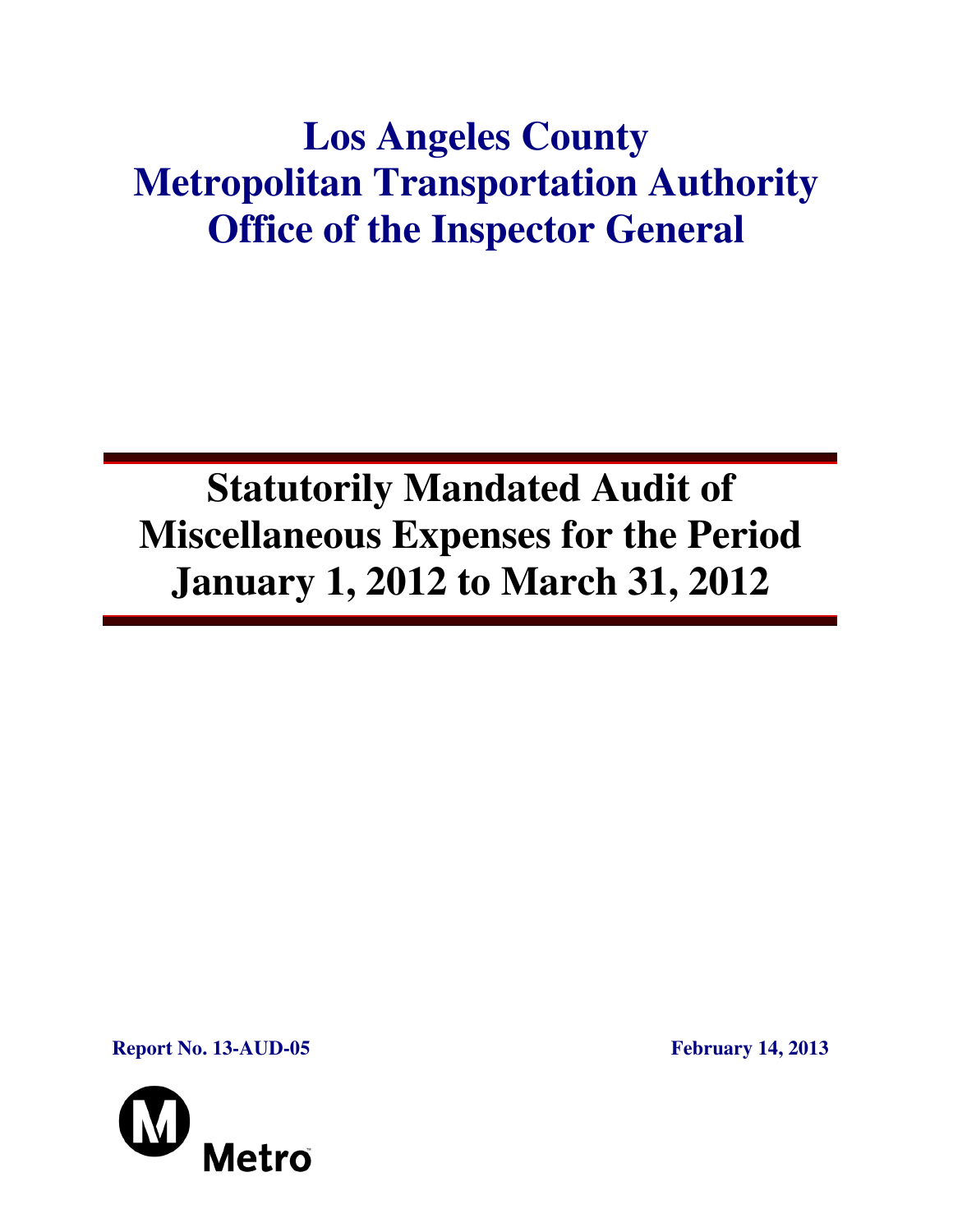

Los Angeles, CA 90017

| DATE:           | February 14, 2013                                                    |
|-----------------|----------------------------------------------------------------------|
| TO:             | Metro Chief Executive Officer                                        |
|                 | <b>Metro Board of Directors</b>                                      |
|                 | Jack Shigetoniu<br>Jack Shigetomi, Deputy Inspector General - Audits |
| <b>FROM:</b>    |                                                                      |
| <b>SUBJECT:</b> | Statutorily Mandated Audit of Miscellaneous Expenses for the Period  |
|                 | January 1, 2012 to March 31, 2012 (Report No. 13-AUD-05)             |

The Office of the Inspector General (OIG) performed an audit of miscellaneous expenses that were processed between January 1, 2012 and March 31, 2012. This audit was performed pursuant to Public Utilities Code section 130051.28(b) which requires the OIG to report quarterly to the Los Angeles County Metropolitan Transportation Authority (Metro) Board of Directors on miscellaneous expenses such as travel, meals, refreshments, private club dues, and membership fees.

We found most miscellaneous expense payments were properly supported and in compliance with Metro policies. However, the audit found room for improvement in several areas. Out of the 30 payments we audited, we found issues with 10 (33 percent) payments. Metro needs to strengthen controls over schedule checkers local travel; employees need to better follow Metro policies concerning check requests and travel & business expense reports; and certain policies, procedures, and guidelines need to be updated to reflect current practices.

The report makes four recommendations to update policies and improve compliance. Metro management agreed with the findings in the report and initiated actions to implement the recommendations.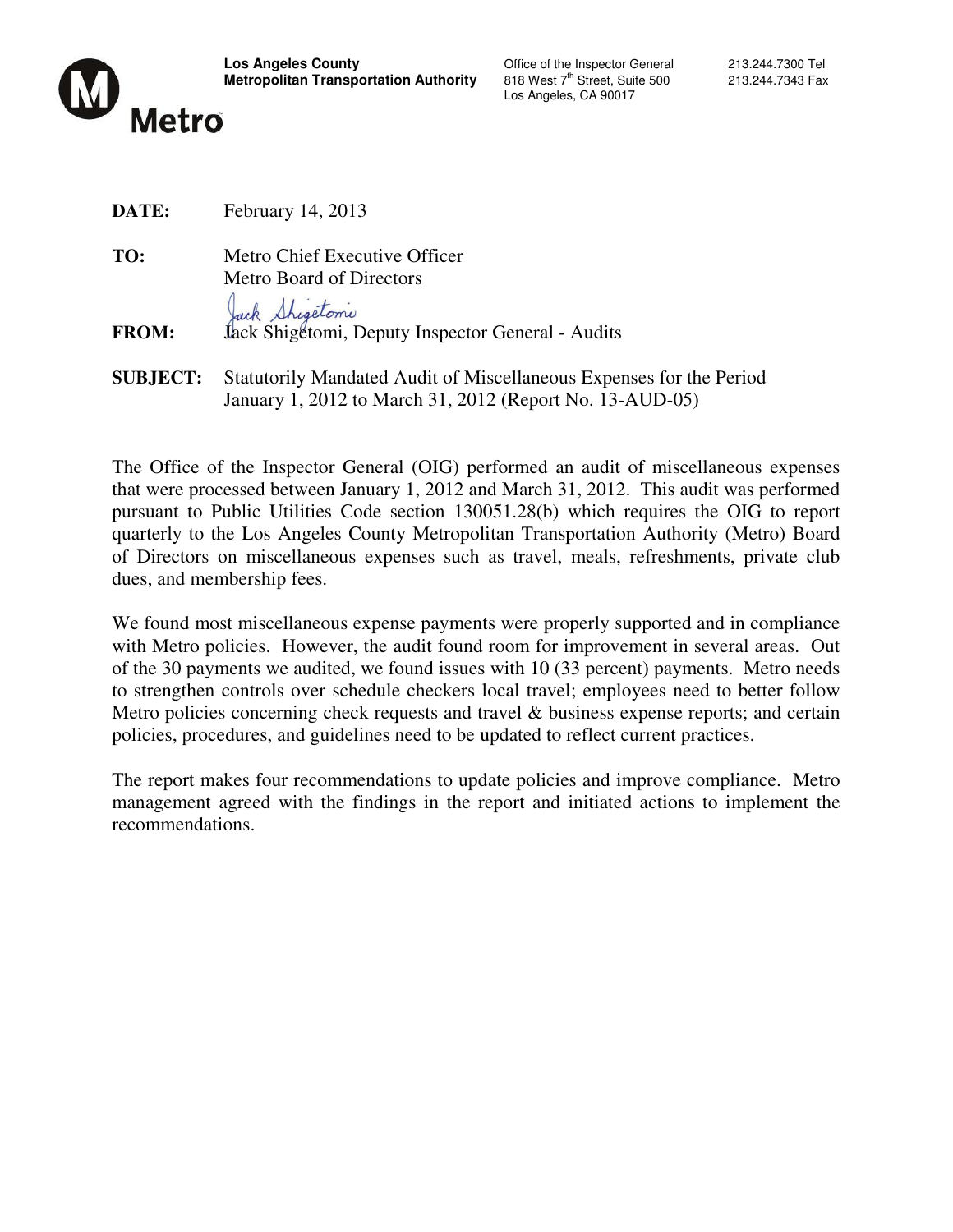# TABLE OF CONTENTS

|                   | $\overline{2}$ |  |  |
|-------------------|----------------|--|--|
|                   | 6              |  |  |
|                   |                |  |  |
|                   |                |  |  |
|                   |                |  |  |
|                   |                |  |  |
|                   |                |  |  |
| <b>APPENDICES</b> |                |  |  |
| Α.                | 12             |  |  |
| <b>B.</b>         | 13             |  |  |
| $\mathcal{C}$ .   | 16             |  |  |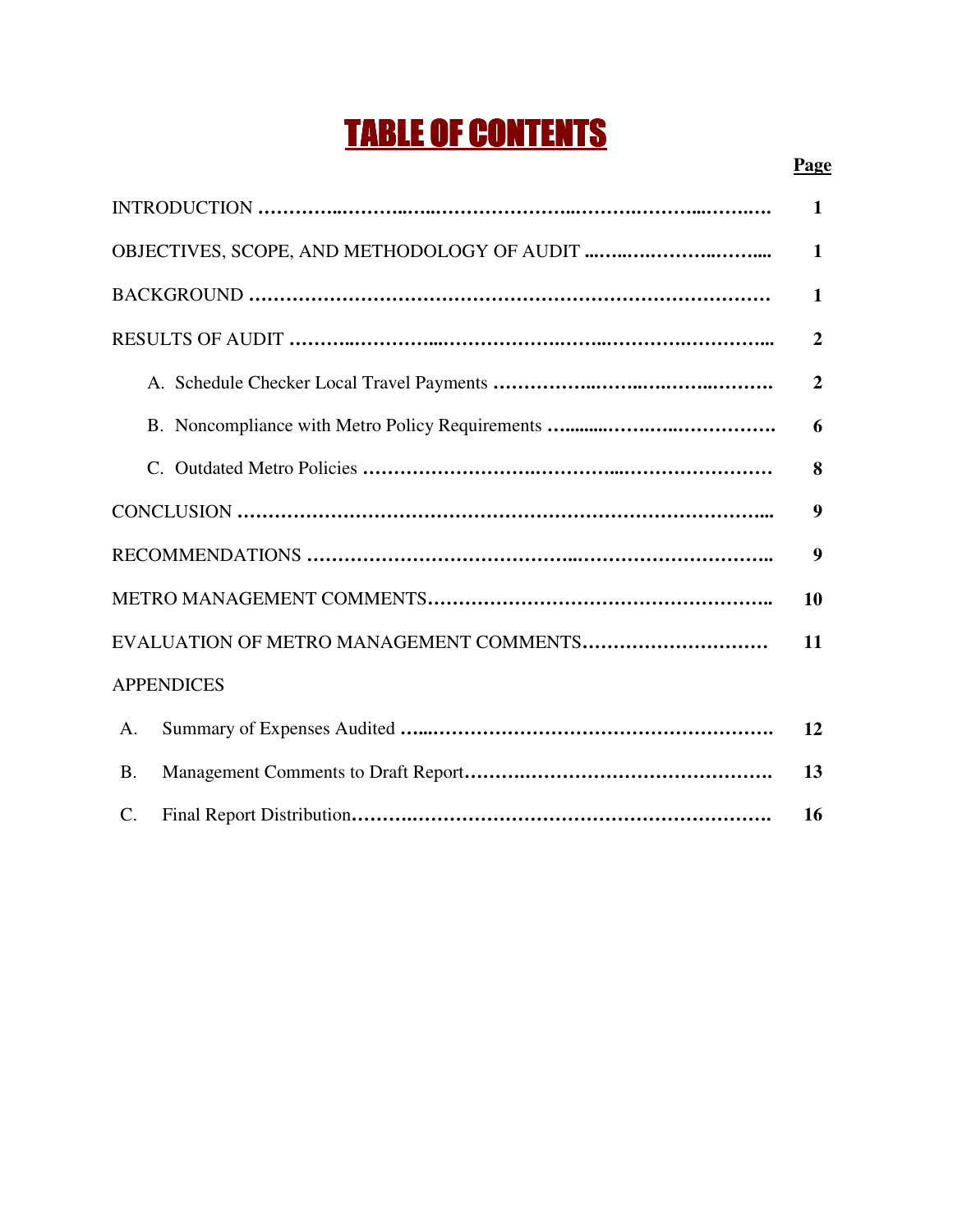## **INTRODUCTION**

The Office of the Inspector General (OIG) performed an audit of miscellaneous expenses that were processed between January 1, 2012 and March 31, 2012. This audit was performed pursuant to Public Utilities Code section 130051.28(b) which requires the OIG to report quarterly to the Los Angeles County Metropolitan Transportation Authority (Metro) Board of Directors on miscellaneous expenses such as travel, meals, refreshments, private club dues, and membership fees.

## **OBJECTIVES, SCOPE, AND METHODOLOGY OF AUDIT**

The objectives of the audit were to determine if miscellaneous expenses were adequately supported by appropriate documentation and complied with Metro policies, procedures, and guidelines. To accomplish these objectives, we obtained a list of miscellaneous payments processed from January 1, 2012 to March 31, 2012. There were  $475$  payments<sup>1</sup> that totaled \$603,542. We statistically selected a random sample of 30 payments, totaling \$46,832, to review for our audit. (See Appendix A for details.) Our sample covered seven types of expenses: training, business meals, employee relocation, schedule checker travel, conferences/seminars, business travel, and other miscellaneous expenses. We reviewed invoices, receipts, justification memos, and other supporting documentation for each transaction. We reviewed policies, procedures, and guidelines applicable to these transactions. We also interviewed Metro employees, including staff in Accounting, Operations, Human Resources, and Employee & Labor Relations.

This audit was conducted in accordance with generally accepted government auditing standards. Those standards require that we plan and perform the audit to obtain sufficient, appropriate evidence to provide a reasonable basis for our findings and conclusions based on our audit objectives. We believe that the evidence obtained provides a reasonable basis for our findings and conclusions based on our audit objectives.

# **BACKGROUND**

Metro employees can use several options for paying for miscellaneous expenses incurred, such as check requests, purchase cards, purchase orders, and travel & business expense reports. Each option has its own applicable policies, procedures, or guidelines. Employees who request Metro to directly pay for goods and services or who seek reimbursement for out-

<sup>&</sup>lt;sup>1</sup> This total does not include transactions that were \$200 or less, credits, OIG transactions, and some accounts that we plan to audit separately in the future.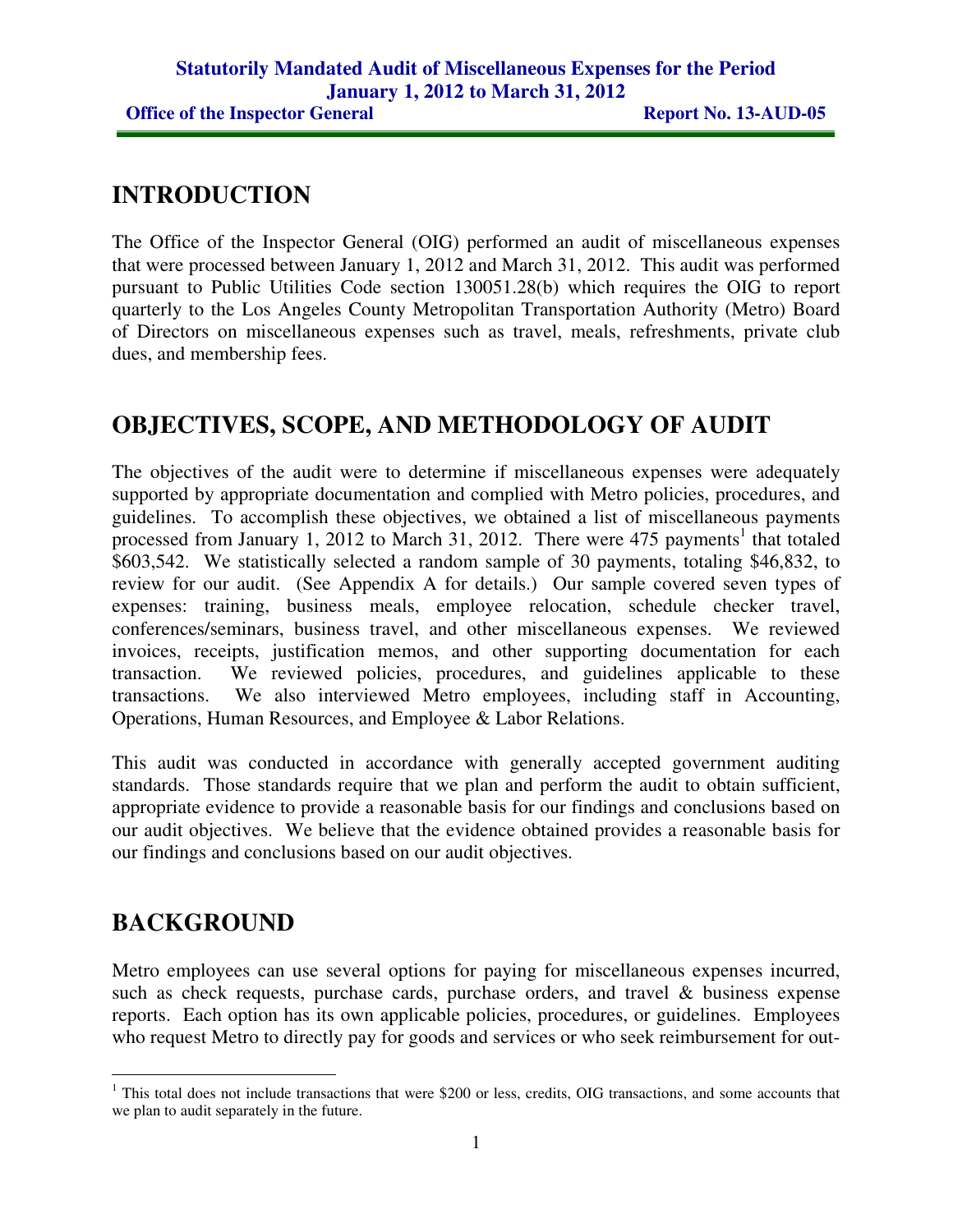#### **Statutorily Mandated Audit of Miscellaneous Expenses for the Period January 1, 2012 to March 31, 2012 Office of the Inspector General Report No. 13-AUD-05**

of-pocket expenses must follow these requirements. The Accounting Department's Accounts Payable Section is responsible for the accurate and timely processing of payments for the miscellaneous expenses. Some expenses (such as employee relocation) are processed by the Payroll Section.

# **RESULTS OF AUDIT**

Most of the miscellaneous expense payments we reviewed were properly approved, justified, supported, accurate, and in compliance with Metro policies, procedures, and guidelines. However, in our sample of 30 payments, we found issues with 10 (33 percent) payments. Metro needs to strengthen controls over schedule checkers local travel; employees need to better follow Metro policies concerning check requests and travel & business expense reports; and certain policies, procedures, and guidelines need to be updated to reflect current practices.

### **A. Schedule Checker Local Travel Payments**

Schedule checkers are union employees who ride Metro trains to collect transit data, such as the number of patrons boarding and exiting at each stop and the arrival/departure of trains at stops. Data Collections<sup>2</sup> is responsible for scheduling the assignments for the schedule checkers. The current agreement between Metro & the United Transportation Union (UTU) outlines pay rates, rules, and working conditions for employees represented by the union, including schedule checker travel.

Our audit sample included a \$954 batch<sup>3</sup> payment for schedule checker travel completed in a 2-week period, January 22, 2012 to February 4, 2012. We interviewed staff from Employee & Labor Relations, Payroll, Service Planning & Development, and Data Collection; reviewed the UTU agreement; and reviewed data gathered from the SCMS and the Financial Information System. We found five schedule checker travel issues.

1. **Automobile Allowance Paid When Personal Vehicle Not Used.** The current UTU Agreement allows schedule checkers to receive an automobile allowance per mile for traveling between Gateway and assignments. It also states that no automobile allowance is paid when an Authority vehicle is used. However, we found that schedule checkers were paid the automobile allowance for traveling to their assignments regardless of whether they used their personal vehicle or Metro transportation, and regardless of their actual starting location. According to a Schedule Checking Supervisor, schedule checkers take various transportation options to get to their assignments, such as personal

<sup>&</sup>lt;sup>2</sup> Service Planning & Development in the Operations Department oversees Data Collections.

<sup>&</sup>lt;sup>3</sup> The batch payment included 20 schedule checkers.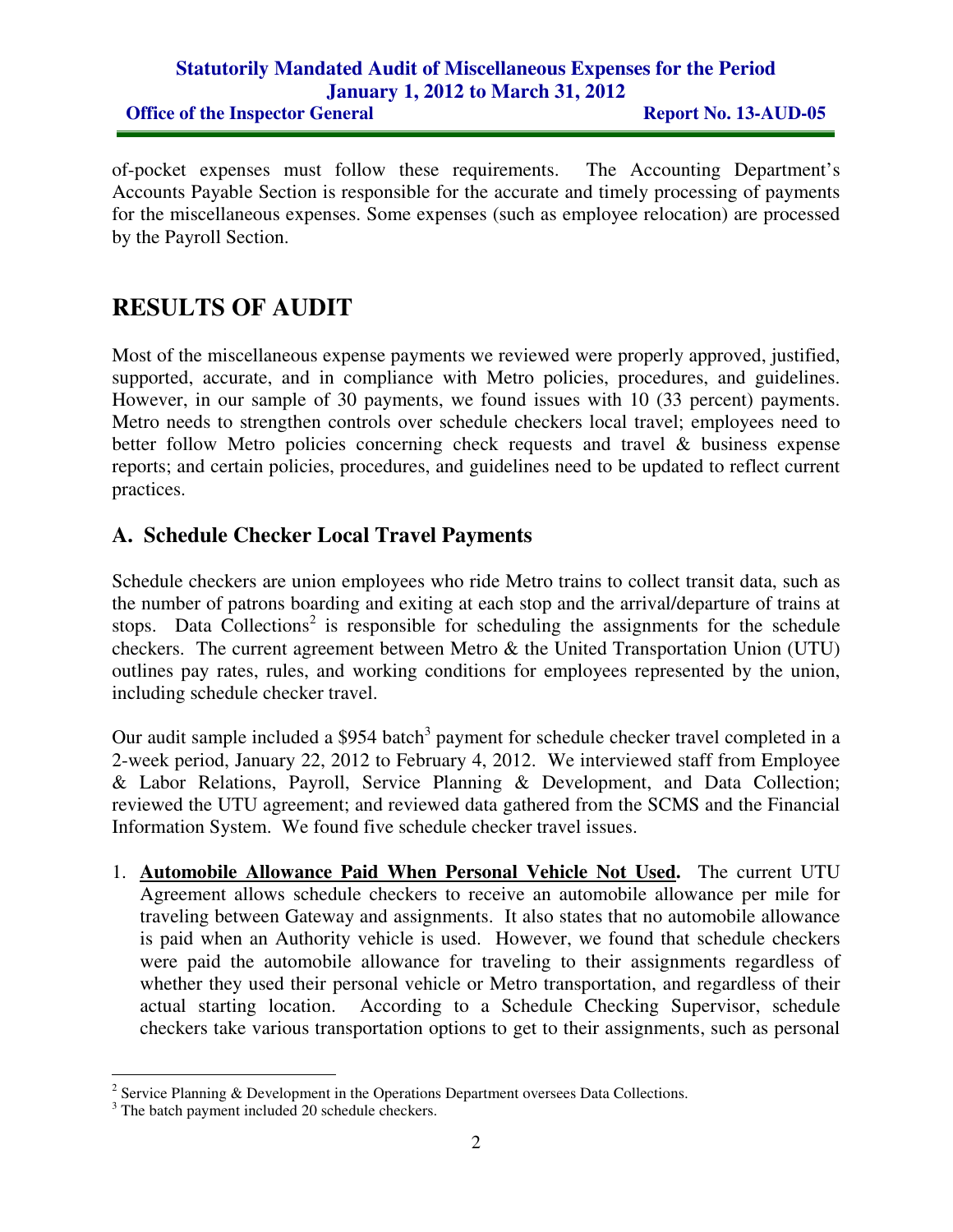**Office of the Inspector General Report No. 13-AUD-05** 

vehicles, Metro buses and trains, and being dropped off. We interviewed a schedule checker who confirmed that she travels to assignments by riding Metro trains as well as by driving her own car from home. As Metro employees, schedule checkers ride Metro trains and buses for free; therefore, they do not incur out-of-pocket costs when riding Metro transit.

According to Service Planning & Development officials, this practice of paying the schedule checkers for travel to assignments has been in place since the 1970s. Prior to our audit, Payroll staff, who approve the bi-weekly schedule checker travel payments in the payroll system, mistakenly believed the mileage reported in the SCMS were for actual miles incurred by the employees in their own personal vehicles. Payroll staff relied solely on the mileage input into the Schedule Checking Management System (SCMS) by Data Collection to calculate payments to the schedule checkers.

This noncompliance with the UTU agreement occurred because schedule checkers are not required to report how they travel to their assignments, and there are different interpretations of the language in the UTU agreement. See the next two sections for further discussion.

- 2. **Schedule Checkers Not Required to Report Actual Mileage.** Metro's *Travel and Business Expense (FIN 14) policy* "applies to all LACMTA and PTSC [Public Transportation Service Corporation] employees." The policy requires employees to submit a travel & business expense report to Accounting, to deduct mileage for normal commutes to work from the claimed mileage and to certify that the expenses claimed are legitimate. The UTU agreement does not state how the miles are supposed to be tracked or reported for schedule checkers. Schedule checkers were reporting how they traveled to their assignments, and were not keeping a log or report of their actual mileage. A Schedule Checker Supervisor explained that schedule checker travel is based on precalculated mileage to and from Gateway to the assignment's start location. (For example, if the assignment starts at Long Beach Transit Mall, the pre-calculated roundtrip mileage from Gateway is 43.4 miles.) When a schedule checker is given an assignment, the precalculated mileage is entered into the SCMS which interfaces with the payroll system. The automobile allowance is paid in the employee's normal bi-weekly pay. Because schedule checkers were not reporting their actual mileage, Metro may have paid schedule checkers the automobile allowances for using free Metro transportation to their assignments, which is not in accordance with the UTU Agreement or Metro policies.
- 3. **Different Opinions on Terms of the Agreement**. Article 24, Section 7 "Use of Automobile" of the UTU agreement states:

*"Schedule Checkers will receive an automobile allowance of thirty-two (32) cents per mile for all travelling done from the Administrative Headquarters*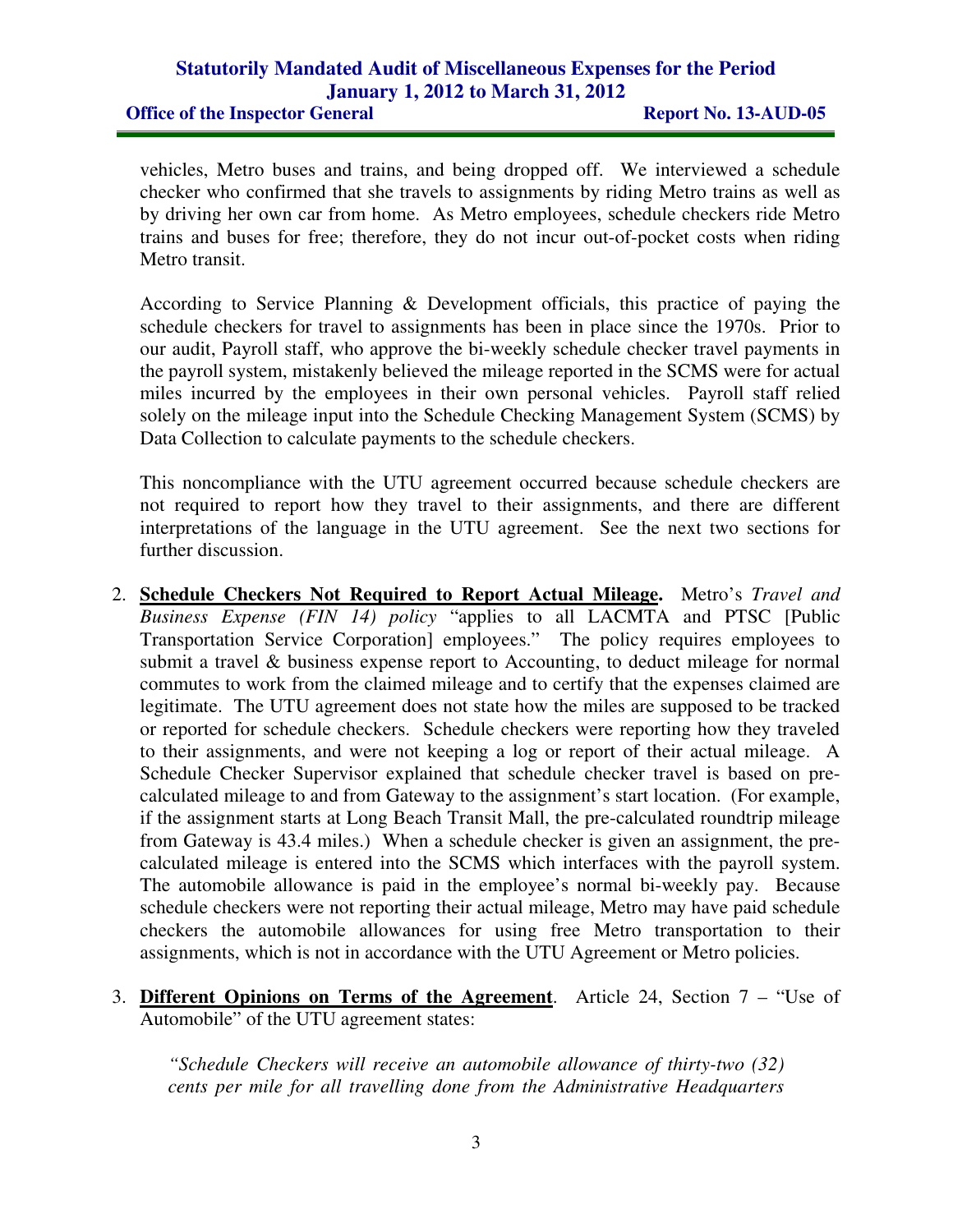**Office of the Inspector General Report No. 13-AUD-05** 

*Building. Mileage will be figured to and from the Authority headquarters on all assignments. Mileage will be subject to change in accordance with policy established by the Board of Directors for other Authority employees. No automobile allowance will apply when travelling within the Central Business Authority of Los Angeles or when an Authority vehicle is used to transport Checkers from the administrative Headquarters Building to the checking point or points."* 

Employee & Labor Relations officials, who negotiated the agreement with the UTU, and Service Planning & Development officials, who enforce the agreement, had different interpretations of this section's language:

- Automobile Allowance Eligibility: Employee & Labor Relations officials stated that this union agreement gives schedule checkers an automobile allowance only when they use their own personal vehicle to get to their assignments. However, Service Planning & Development officials concluded the agreement was not restrictive on how schedule checkers travel to their assignments since the section does not specifically state that a personal vehicle must be used.
- Authority Vehicle Definition: The section says that an automobile allowance will not apply when an "Authority vehicle" is used. Employee Labor & Relations stated that this refers to any Metro vehicle including buses and trains. Service Planning & Development considered Authority vehicles to only refer to nonrevenue vehicles assigned to a division.
- Start Point: The agreement states that the automobile allowance will be paid per mile for all travel from the Administrative Headquarters (Gateway). According to Employee & Labor Relations, the allowance is to be determined based on actual mileage to and from Gateway and that if an employee traveled directly from home to their assignment, they should subtract the mileage of their normal commute to work. Service Planning & Development staff felt that their system of reporting pre-calculated mileage to and from Gateway regardless of where the employees were travelling from (such as from home) met the contract terms.
- 4. **Reporting Taxable Income to the Internal Revenue Service (IRS).** The schedule checkers were paid based on the mileage reported in the SCMS. Accounting and Payroll officials were unaware that the mileage reported in the SCMS included incidents when schedule checkers used Metro transportation to travel to their assignments and did not incur any costs. The mileage rate is intended to reimburse employees for costs (for example, gas, insurance, maintenance, etc) associated with using their personal vehicles for business purposes and, therefore, is not considered taxable income. However, any automobile allowance paid to schedule checkers who rode Metro trains or buses for free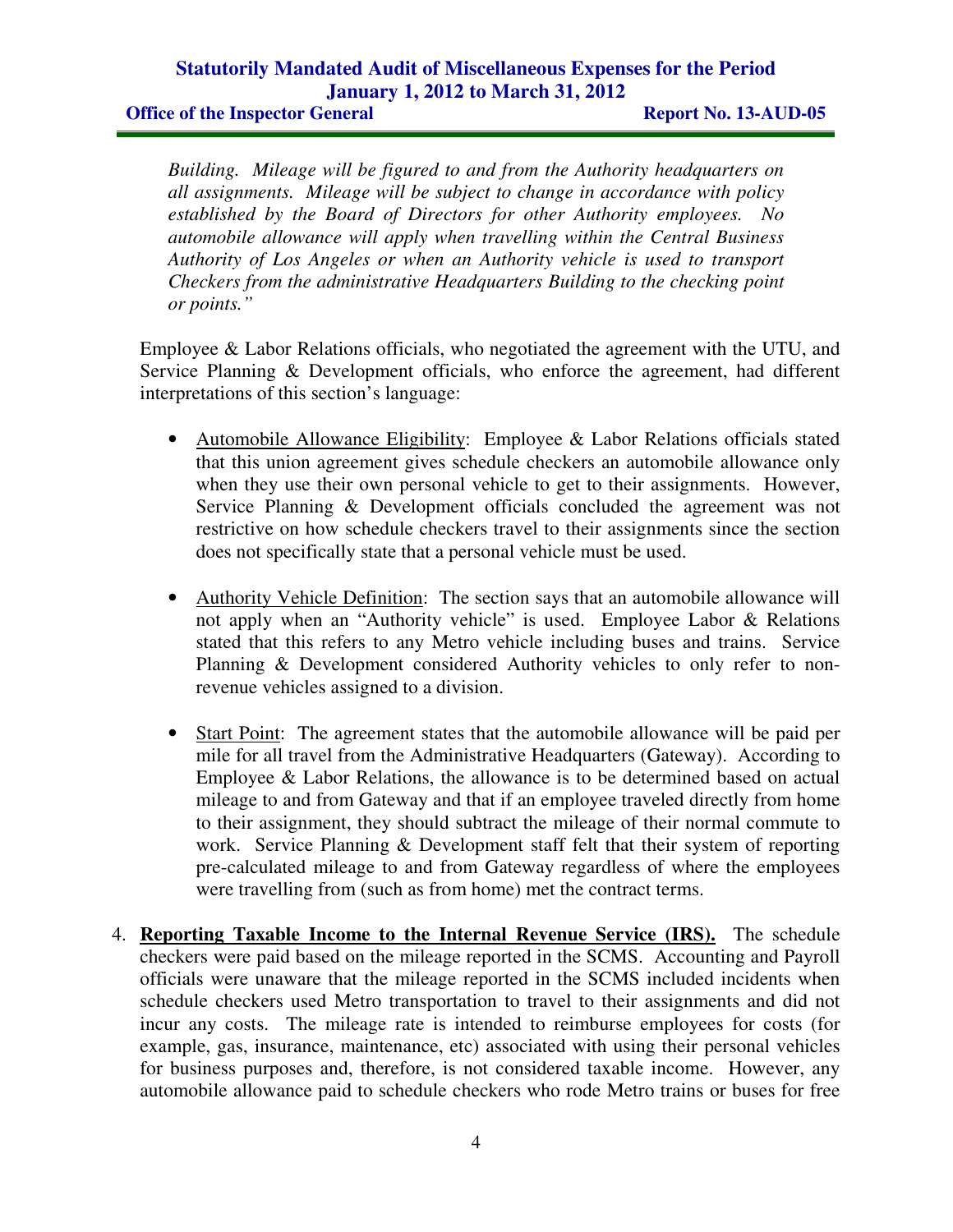**Office of the Inspector General Report No. 13-AUD-05** 

could be considered taxable compensation. The IRS requires employers to file a W-2 and report taxable compensation for their employees. Because Payroll was not aware that the mileage reported in the SCMS was not exclusively for actual mileage incurred in a personal vehicle and was not given information on how schedule checkers travelled to their assignments, Payroll did not report the income on the schedule checkers' W-2 forms. The failure to report taxable earnings exposes Metro to IRS penalties.

For the past 10 years (November 1, 2002 to October 31, 2012), Metro paid a total automobile allowance of \$365,970 to schedule checkers. Because records were not kept on how schedule checkers travelled to their assignments, it is not possible to determine how much of the \$365,970 was taxable income.

5. **Current Mileage Rate Not Used.** The UTU Agreement states that schedule checkers should receive "an automobile allowance of 32 cents." The agreement also states that "mileage will be subject to change in accordance with policy established by the Board of Directors for other Authority employees" Under Metro policy FIN 14, Metro employees are reimbursed at the IRS mileage rate which is currently 55.5 cents per mile. However, Payroll paid the schedule checkers at a rate of 50 cents per mile. The IRS mileage rate increased from 50 cents to 51 cents on January 1, 2011 and to 55.5 cents in July 1, 2011. The Payroll Account Manager stated she was never informed of the IRS mileage increase. From January 1, 2012 to March 30, 2012 (3 months), Metro paid schedule checkers \$8,335 for a total of 16,670 miles. If all 16,670 miles reported were for actual personal vehicle use, then Metro underpaid the employees \$917. The Payroll Account Manager acknowledged the payroll system was erroneously coded to pay 50 cents per mile. However, since it is not possible to determine which reported miles were actually automobile-related, Payroll does not plan to reimburse the schedule checkers for the difference. The Director of Accounting stated that the mileage rate will be corrected in the payroll system and a procedure will be put into place to ensure the Payroll Section is informed when the IRS mileage rate increases in the future.

After we brought these schedule checker travel matters to Employee & Labor Relations' attention, they met with Operations, Service Planning & Development, and Accounting officials. They discussed the current union agreement terms and decided that they should be followed. In addition, schedule checkers will be required to follow the mileage reporting requirements in Metro policy FIN 14 and to fill out a daily log of their actual miles incurred in a personal vehicle. Service Planning & Development is currently developing the procedures that will be implemented. Schedule checkers should be encouraged to take public transportation to their assignments when possible.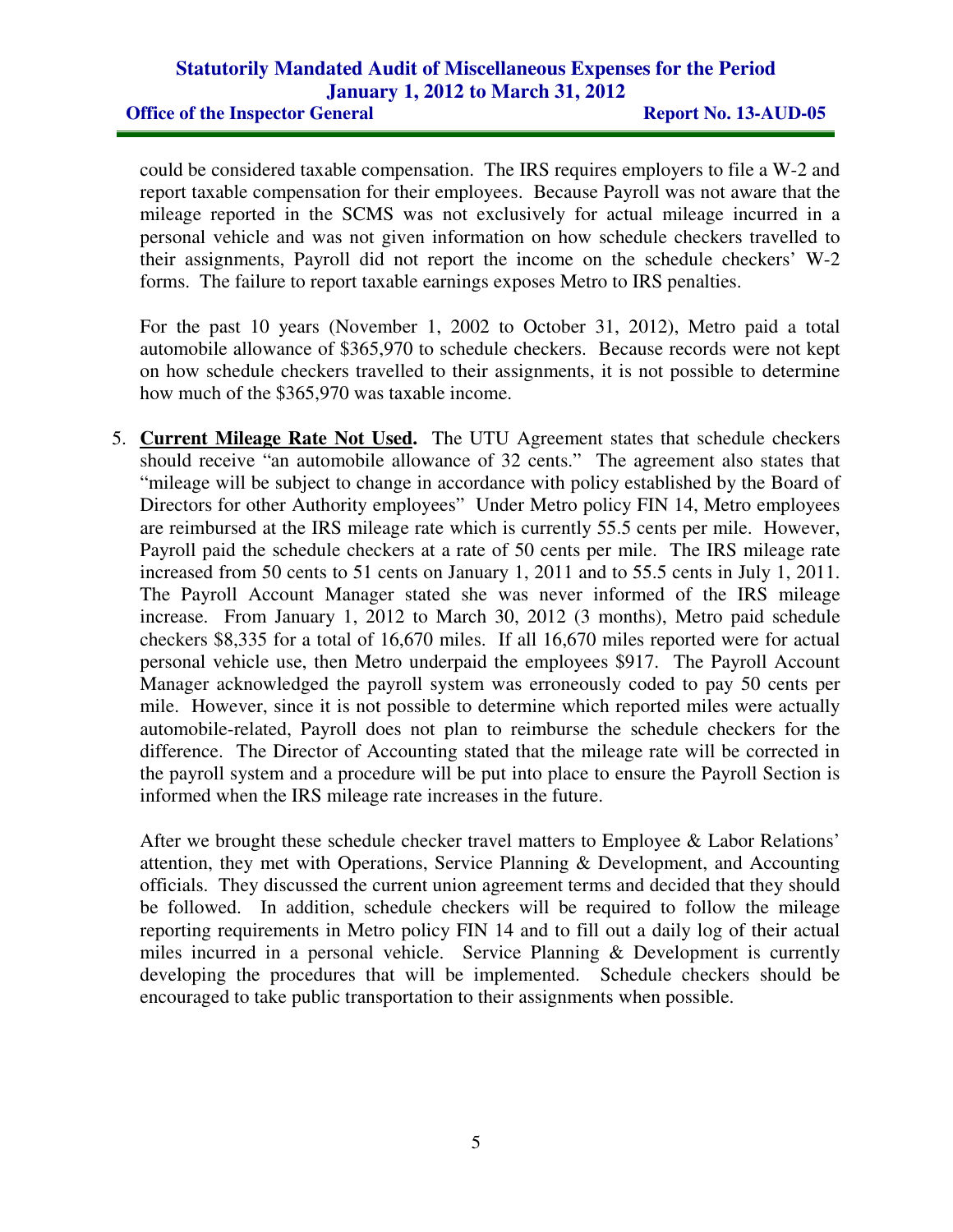#### **B. Noncompliance with Metro Policy Requirements.**

Metro has established policies, procedures, and guidelines that govern payment of expenses. Out of the 30 payments we reviewed, 9 (30 percent) were not in compliance with current Metro policy, procedures, and guidelines. It is important that employees follow policies and procedures to ensure expenditures are correctly recorded and are allowable.

**1. Split Transaction**. Accounting's check request procedures and guidelines state that purchases over the \$2,500 limit are subject to the procurement process. It also states that the "requirements of goods and services may not be parceled, split, divided, or purchased over a period of time in order to avoid the \$2,500 limitation." We found that 2 of our sample of 30 were part of the same split transaction. The two sample items were both for software applications purchased on the same date, from the same vendor, for the same amount (\$1,281 each), and for the same cost center and project number. When added together, the two software applications totaled \$2,562, which is \$62 over the current \$2,500 check request limit. Splitting transactions unnecessarily increases workload. In this case, the vendor was asked to submit two separate invoices, the requestor's purchasing agent had to generate and submit two check requests to Accounting, the approving official had to approve two payments, and the Accounts Payable staff had to process the two check requests and two separate payments.

A Metro employee acknowledged splitting the purchase in order to stay under the spending limit to avoid the procurement process and stated that he did this because he needed to get the procurement done quickly. We informed the employee that splitting transactions is prohibited, and the circumvention of Metro policy is improper. We also advised him that check request procedures and guidelines contain a provision for waiving the check request limit in certain circumstances if the check request is accompanied by a memo of justification, approved by the appropriate Executive Officer, and sent to the Executive Officer of Procurement. The employee was not aware that a waiver could be obtained and plans to seek obtaining one for future purchases of the software applications.

**2. Documenting Justification for Expenses**. According to the check request procedures and guidelines, all check requests must include a "business justification for the disbursement." Also Accounting's *Electronic Check Request Users Manual* states that check requests that lack the proper documentation will not be processed. We found two expenses where the justification for the disbursement was not documented. One of the disbursements was  $$1,895$  for training, and a second was  $$365$  for catering. contacted the requesting departments and verified that the purchases were necessary and beneficial to Metro. Accounts Payable staff told us that ensuring justifications are included with check requests is not part of their procedures because it is the responsibility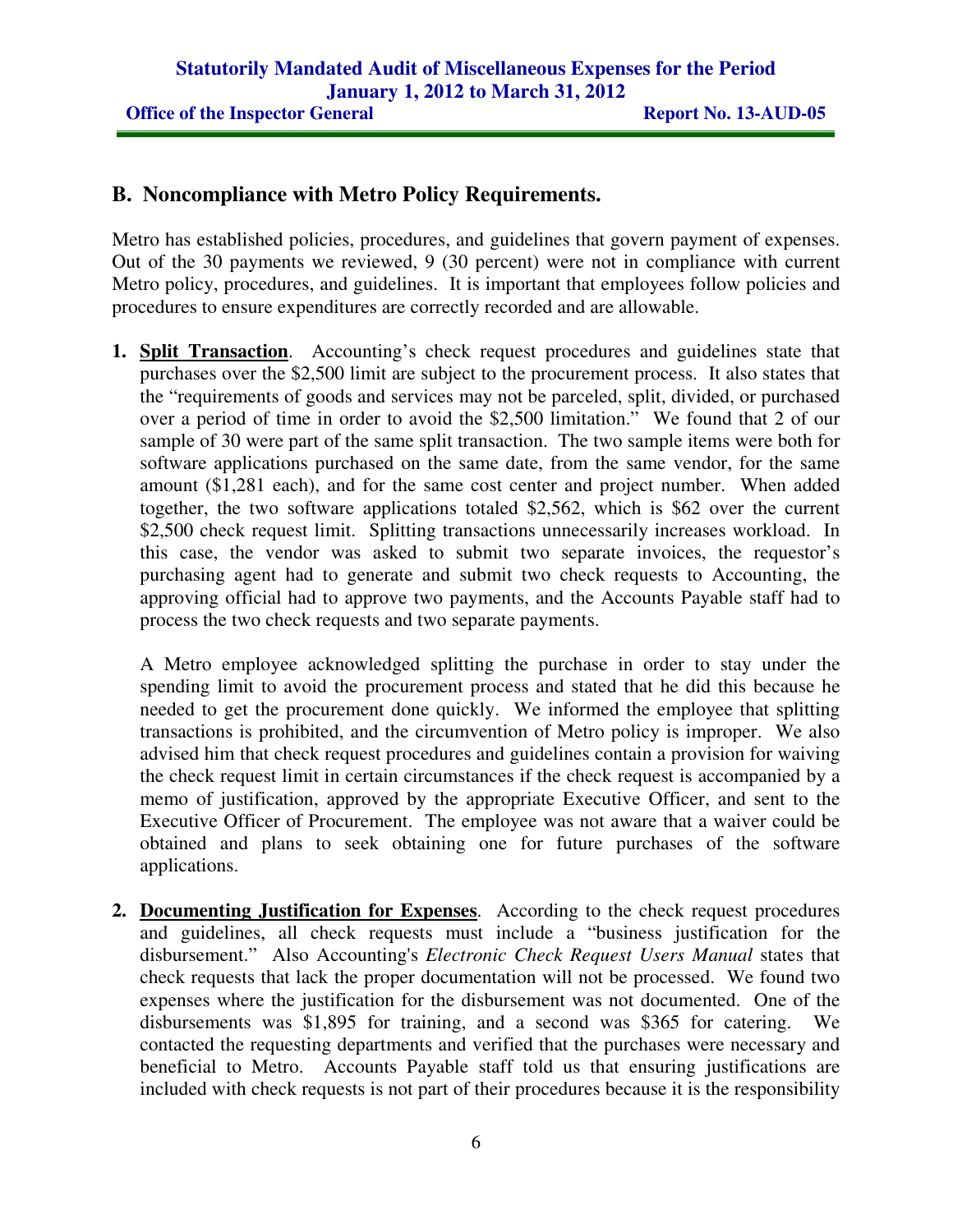**Office of the Inspector General Report No. 13-AUD-05** 

of the supervisor of the requesting department to determine if the purchase is necessary. We believe that Account Payable staff should follow policy and verify that all appropriate documentation is provided before issuing payment even though the requesting departments' supervisors should ensure they are approving only necessary expenses. When we brought this matter to the attention of the Accounts Payable Manager, he agreed. Because of our finding, he plans to instruct his staff to verify that all check requests are accompanied with adequate justification and to request any missing documentation from the requestors.

- **3. Travel & Business Expense Report**. Employees request reimbursement for travel expenses by submitting a travel & business expense report with their receipts. Metro policy requires Accounts Payable staff and the Metro Travel Coordinator to review completed travel & business expense reports and ensure payments are accurate. We reviewed nine travel & business expense reports and found an erroneous payment for one of them. Accounts Payable did not reimburse an employee \$77 for a taxi and a shuttle fare supported with receipts. This occurred because of a miscalculation on the travel  $\&$ business expense report. After we brought this matter to the attention of the Accounts Payable staff, they promptly reimbursed \$77 to the employee.
- **4. Sponsorship Not Listed in Check Request Guidelines**. We reviewed three expenses involving events Metro sponsored: (1) a \$10,000 payment to sponsor the Transit-Oriented Development Summit, (2) a \$4,417 payment for catering services for an event hosted by Metro's Diversity and Economic Opportunity Department, and (3) a \$365 payment for catering services for the Government Relations Quarterly Legislative Briefing also hosted by Metro. All three of these expenses were paid for via check requests. Check request procedures and guidelines list acceptable uses of check requests including those that are not subject to the \$2,500 limit. Sponsorship is not listed as one of the acceptable uses. Although it was not listed, Accounts Payable staff considered the requirements to be applicable to these three expenses. Since sponsorship is a recurring type of expense, the Director of Accounting agreed it should be added to the check request procedures and guidelines and plans to make the revision. In addition, Accounting staff should consult with the Ethics Department if questions arise regarding the propriety of a sponsorshiprelated expense.
- **5. Compliance with Relocation Policy.** We reviewed a \$15,000 lump sum payment to an employee for relocation expenses. The employee was not required to submit any receipts to show actual expenses. The employee relocation assistance policy requires Metro to reimburse or pay directly for actual relocation expenses. It does not discuss lump sum payments. A Human Resource Manager stated that for the past several years they have been paying lump sum relocation expenses instead of reimbursing for individual expenses. She explained that giving a lump sum provides Metro more flexibility and saves time and money. When employees were reimbursed for relocations in the past,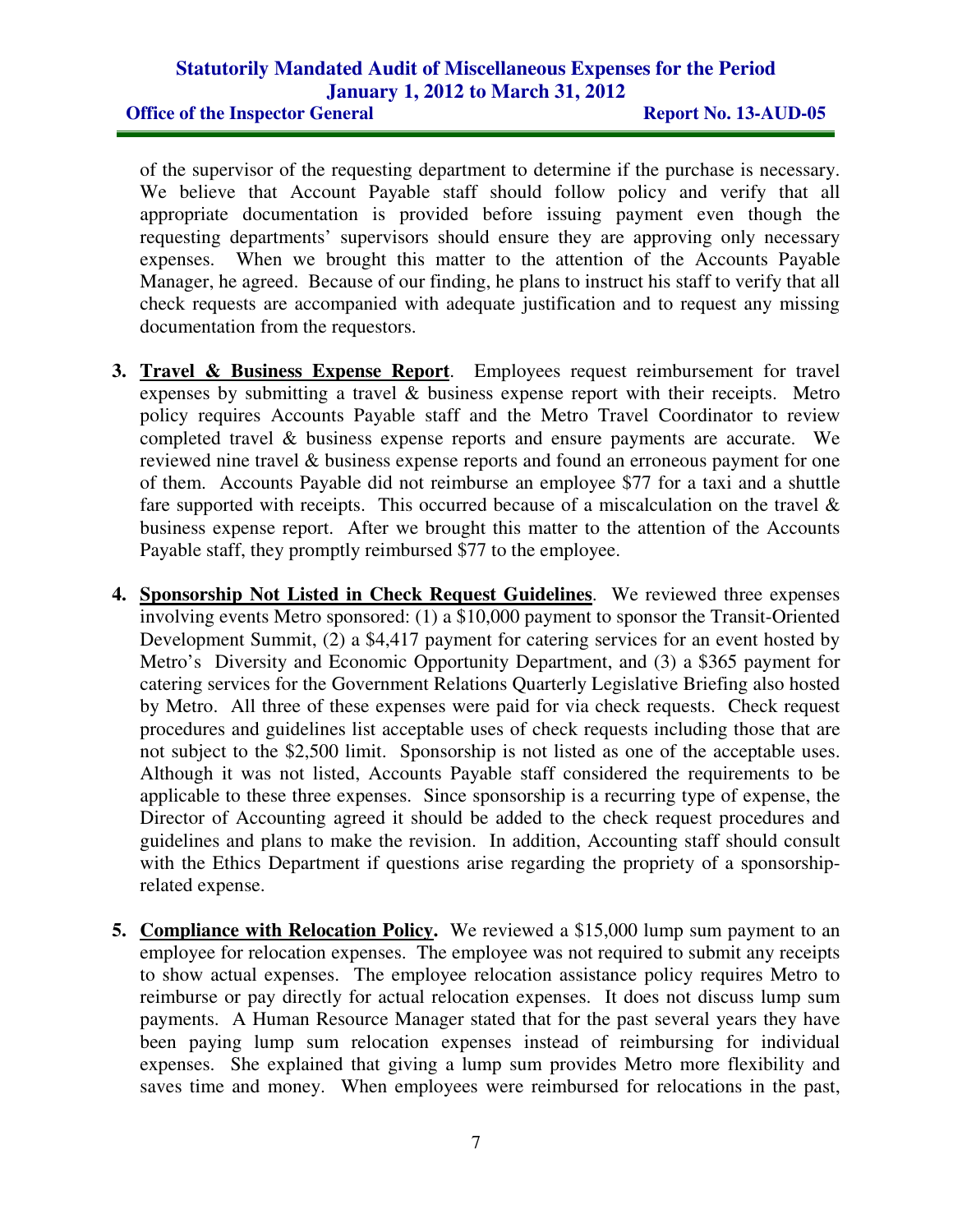#### **Statutorily Mandated Audit of Miscellaneous Expenses for the Period January 1, 2012 to March 31, 2012 Office of the Inspector General Report No. 13-AUD-05**

Human Resources staff had to solicit bids from moving companies, pay for temporary housing, and pay house hunting costs incurred (such as airline tickets, lodging, car rental, etc). She said those expenses could end up costing Metro up to \$25,000. Their current practice is to pay a lump sum of \$10,000 for close moves (for example, San Francisco), \$15,000 for long distance moves, and \$20,000 for moves involving high level positions. She agreed the policy should be updated to reflect their actual practices. The Human Resources employee in charge of overseeing agency-wide policy plans to update the policy.

### **C. Outdated Metro Policies**

 $\overline{a}$ 

During our review, it came to our attention that two policies needed to be updated to reflect current procurement requirements.

- **1. Check Request Limit.** According to check request procedures and guidelines, there are certain expenses that can be purchased using a check request without being competitively bid as long as the price doesn't exceed \$2,500 (micro-purchase limit).<sup>4</sup> The procedures and guidelines also state that any expenses over \$2,500 must go through the procurement process. Effective January 1, 2010, the Procurement Department increased the \$2,500 micro-purchase limit to \$3,000. However, the Accounting Department was not aware of this change. As a result, Accounting's check request procedures and guidelines still state \$2,500 as the limit. This could lead to Metro personnel unnecessarily requesting the Procurement Department to make purchases ranging from \$2,500 to \$3,000. The Director of Accounting agreed that the check request limit should be consistent with Procurement policy and plans to have the check request procedures and guidelines updated. The Executive Officer for Procurement and Material Management plans to ensure that Accounting is made aware of any future significant acquisition changes.
- **2. Acquisition Manual.** As discussed above, Procurement increased the micro-purchase limit from \$2,500 to \$3,000 effective January 1, 2010. During our audit, we found that although the *Acquisition Policy Statement ACQ-1* correctly shows the \$3,000 micropurchase limit, the *Acquisition Policy and Procedures Manual ACQ-2* (dated July 16, 2010) had not been updated. It still shows the micro-purchase level as \$2,500. According to the Acquisitions Policy Officer, only part of the manual had been revised in July 2010. The chapter covering micro-purchase limits had not been updated. To avoid confusion, Procurement should update its procedures manual to reflect the accurate micro-purchase limit. The Executive Officer for Procurement & Material Management agreed and plans to have the policy updated.

<sup>&</sup>lt;sup>4</sup> The check request procedures and guidelines list exceptions to the dollar limit, such as for training.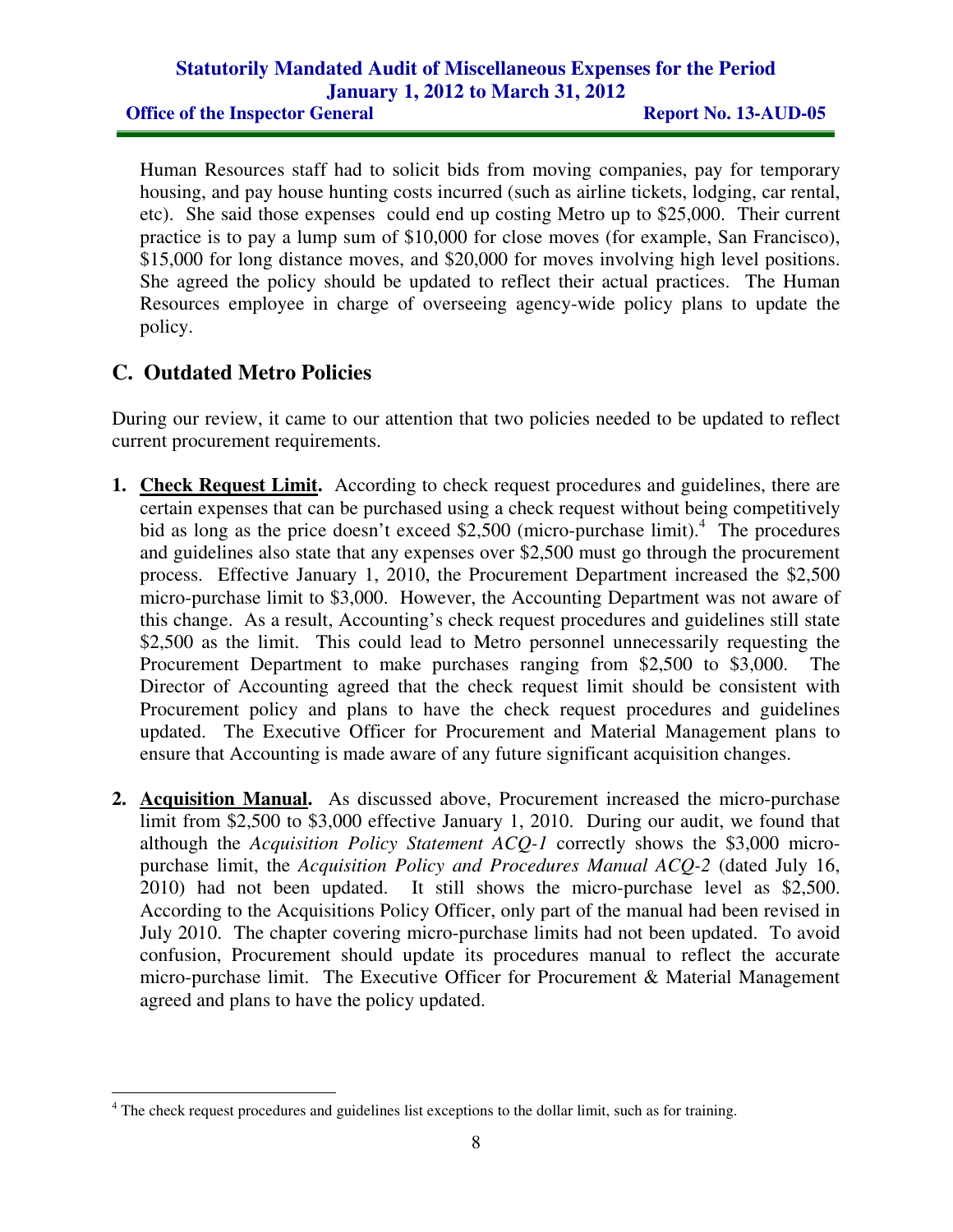## **CONCLUSION**

We found most miscellaneous expense payments were adequately supported and in compliance with Metro policies. However, there was room for improvement. Out of the 30 payments we audited, we found issues with 10 (33 percent) payments. Metro needs to strengthen controls over schedule checkers local travel; employees need to better follow Metro policies concerning check requests and travel & business expense reports; and Human Resources, Procurement, and Accounting need to update policies, procedures, and guidelines to reflect current practices.

On January 11, 2013, we provided Metro management with a draft report. On January 17, 2013, the Executive Director Employee & Labor Relations sent a letter to the General Chairman of the UTU, which stated: "Effective immediately, Schedule Checkers will be required to maintain a log and will be reimbursed for mileage as required of all Metro employees under the policy. They will receive mileage reimbursement only when they use a non-LACMTA vehicle for travel, and only for travel that exceeds the round trip commute miles between their home and the headquarters building. The Operations Planning and Scheduling Department has developed procedures that are compliant with the policy for Schedule Checkers' use."

# **RECOMMENDATIONS**

We recommend that:

- 1. The Executive Director of Employee & Labor Relations, in coordination with the Operations department should:
	- a. Enforce the provisions in the UTU agreement pertaining to automobile allowance for schedule checkers.
	- b. Implement plans to require schedule checkers report the actual mileage incurred in their personal vehicles and follow Metro's mileage reimbursement rules in Metro policy FIN 14.
	- c. Review Service Planning & Development's drafted procedures over schedule checker travel and verify the procedures are adequate and meet the intent of the UTU agreement.
	- d. Remove the archaic "32 cents per mile" rate from future UTU agreements and clarify that the current IRS mileage rate will be paid to schedule checkers. Also, if needed, clarify that "Authority vehicle" as used in the UTU agreement includes Metro rail and bus vehicles.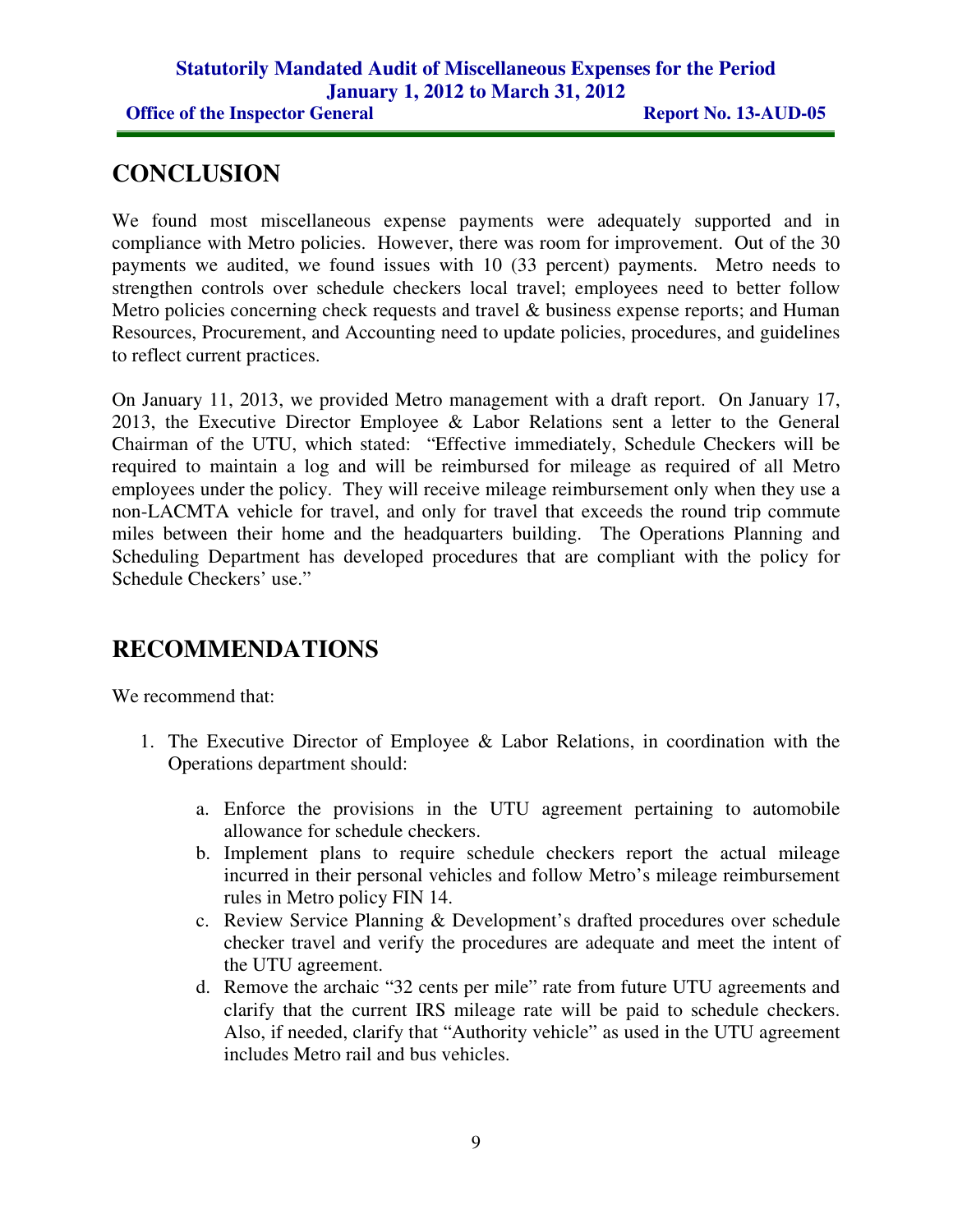**Office of the Inspector General Report No. 13-AUD-05** 

- 2. The Director of Accounting should:
	- a. Correct the mileage rate in the payroll system.
	- b. Re-enforce to Metro staff that splitting transactions to circumvent the check request limit is prohibited.
	- c. Instruct the Accounts Payable staff to ensure that check requests include adequate justification before processing payment.
	- d. Re-enforce to Accounts Payable staff and the Travel Coordinator to ensure calculations are correct on travel & business expense reports.
	- e. Update the check request procedure and guidelines to include sponsorship as an allowable purchase that is not subject to the check request limit; and consult with the Ethics Department on the propriety of sponsorship-related expenses, as needed.
	- f. Increase the check request limit from \$2,500 to \$3,000 in the check request procedures and guidelines to be consistent with the current procurement policy.
- 3. The Deputy Executive Officer for Human Resources should update the employee relocation assistance policy to reflect current reimbursement practices and procedures.
- 4. The Executive Officer for Procurement & Material Management should:
	- a. Inform Accounting of any relevant changes in acquisition requirements that affect Accounting's check request procedures and guidelines.
	- b. Change the outdated \$2,500 micro-purchase limit in the Acquisition Policy Procedures Manual ACQ-2 to the current \$3,000 limit.

## **METRO MANAGEMENT COMMENTS**

Metro management agreed with the recommendations in this report and has initiated the following corrective actions (see Attachment B for details of actions implemented).

- The Employee & Labor Relations Department has informed the union that Schedule Checkers will be required to maintain a log and will be reimbursed for mileage as required of all Metro employees under the Metro Policy FIN 14.
- The Accounting Department has initiated actions to (a) update the mileage rate in the payroll system; (b) ensure that policy prohibiting splitting transactions is followed, (c) ensure check requests include adequate justification, (d) ensure calculations are correct on travel and business expense reports, (e) include in the check request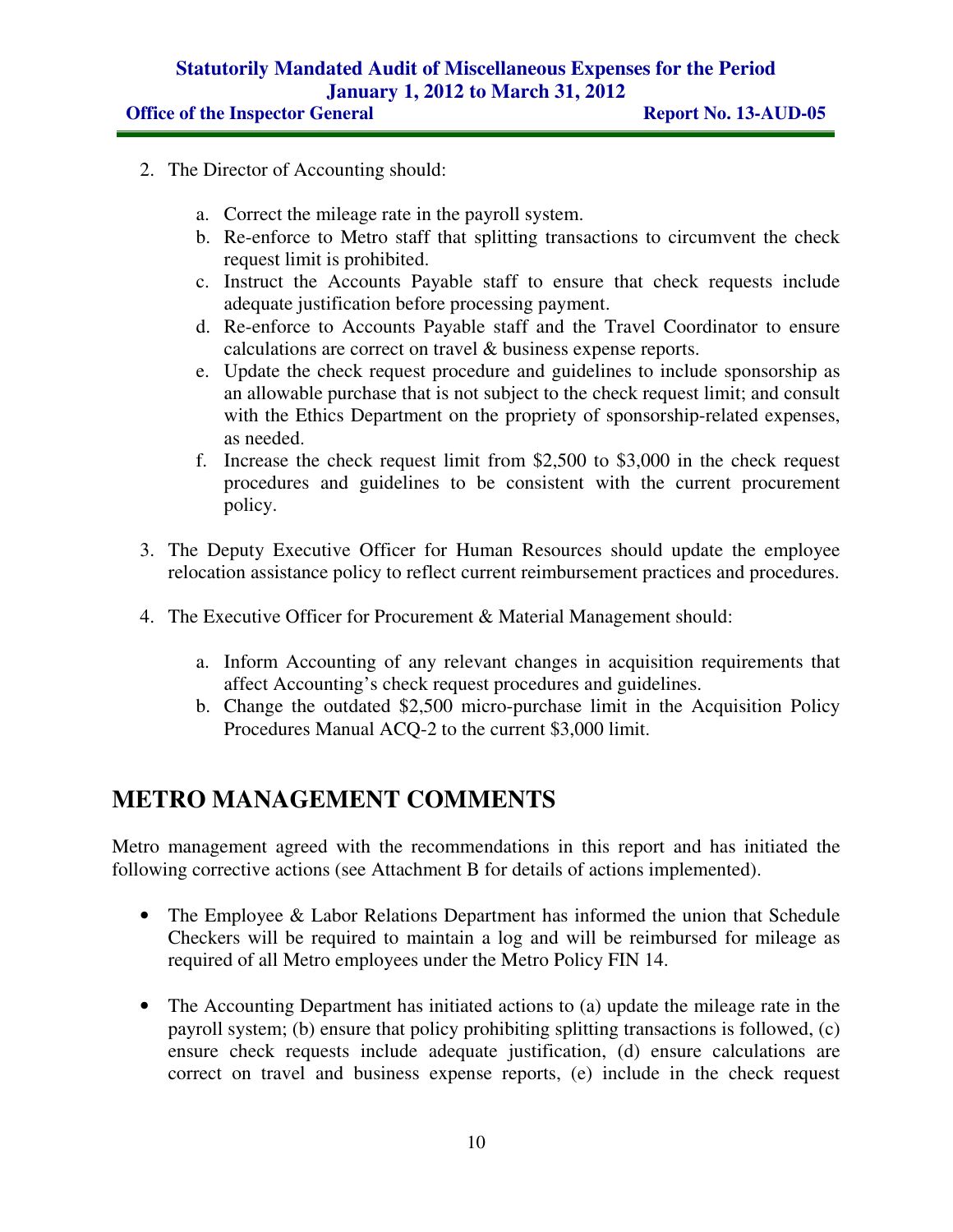guidelines that sponsorship as an allowable expense, and (f) increase the check request limit to be consistent with procurement policy on this matter.

- The Human Resources Department is in the process of updating Metro policy to reflect the "lump sum" relocation reimbursement option.
- The Procurement Department has forwarded prior guidance on the micro-purchase threshold to the Accounting Department, and will update Acquisition Policy Procedures Manual ACQ-2 to reflect this guidance in the next block update to the policy.

# **EVALUATION OF METRO MANAGEMENT COMMENTS**

Metro management's proposed corrective actions are responsive to the findings and recommendations in the report. Therefore, we consider all issues related to the recommendations in the report resolved based on the corrective action plan. Although the recommendations are resolved, staff must follow up on the recommendations that are still open until all corrective actions are completed.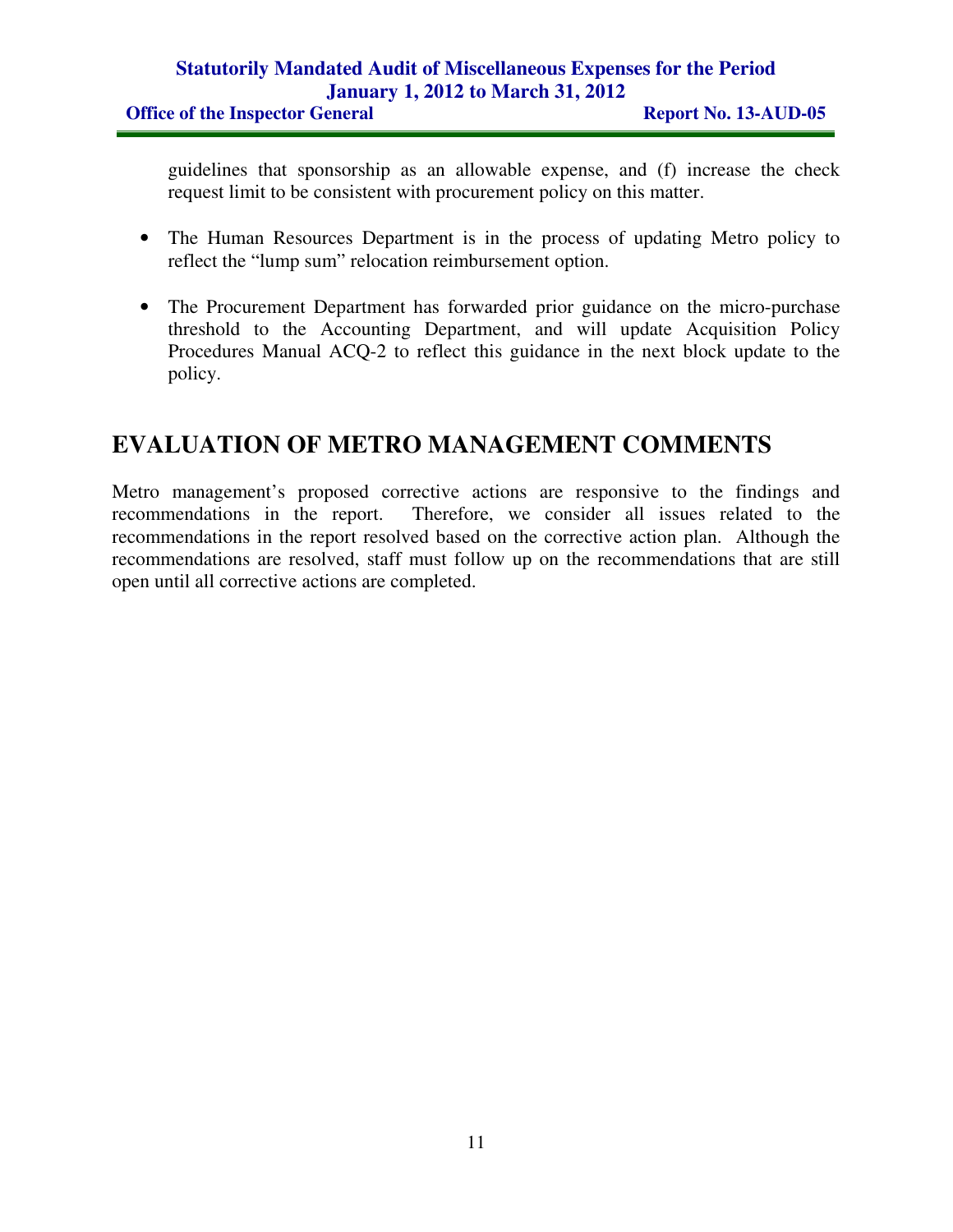# **Summary of Expenses Audited For the Period from January 1 to March 31, 2012**

|                                 |                                           |                               |                                | e |
|---------------------------------|-------------------------------------------|-------------------------------|--------------------------------|---|
| <b>Account</b><br><b>Number</b> | <b>Account Description</b>                | <b>Total</b><br><b>Amount</b> | <b>Sample</b><br><b>Amount</b> |   |
| 50213                           | <b>Training Program</b>                   | $\mathcal{S}$<br>55,710       | $\mathcal{S}$<br>1,895         |   |
| 50903                           | <b>Business Meals</b>                     | 32,262                        | 4,782                          |   |
| 50908                           | <b>Employee Relocation</b>                | 22,500                        | 15,000                         |   |
| 50910                           | <b>Expense Report Mileage/Parking</b>     | \$1,271                       | $\theta$                       |   |
| 50914                           | <b>Schedule Checkers</b>                  | 8,335                         | 954                            |   |
| 50915                           | Seminar and Conference Fees               | 64,968                        | 4,699                          |   |
| 50917                           | <b>Business Travel</b>                    | 117,716                       | 10,438                         |   |
| 50930                           | <b>Employee Activities and Recreation</b> | 19,046                        | $\overline{0}$                 |   |
| 50999                           | <b>Other Miscellaneous Expenses</b>       | 281,734                       | 9,064                          |   |
|                                 | <b>Totals</b>                             | 603,542                       | 46,832                         |   |
|                                 |                                           |                               |                                |   |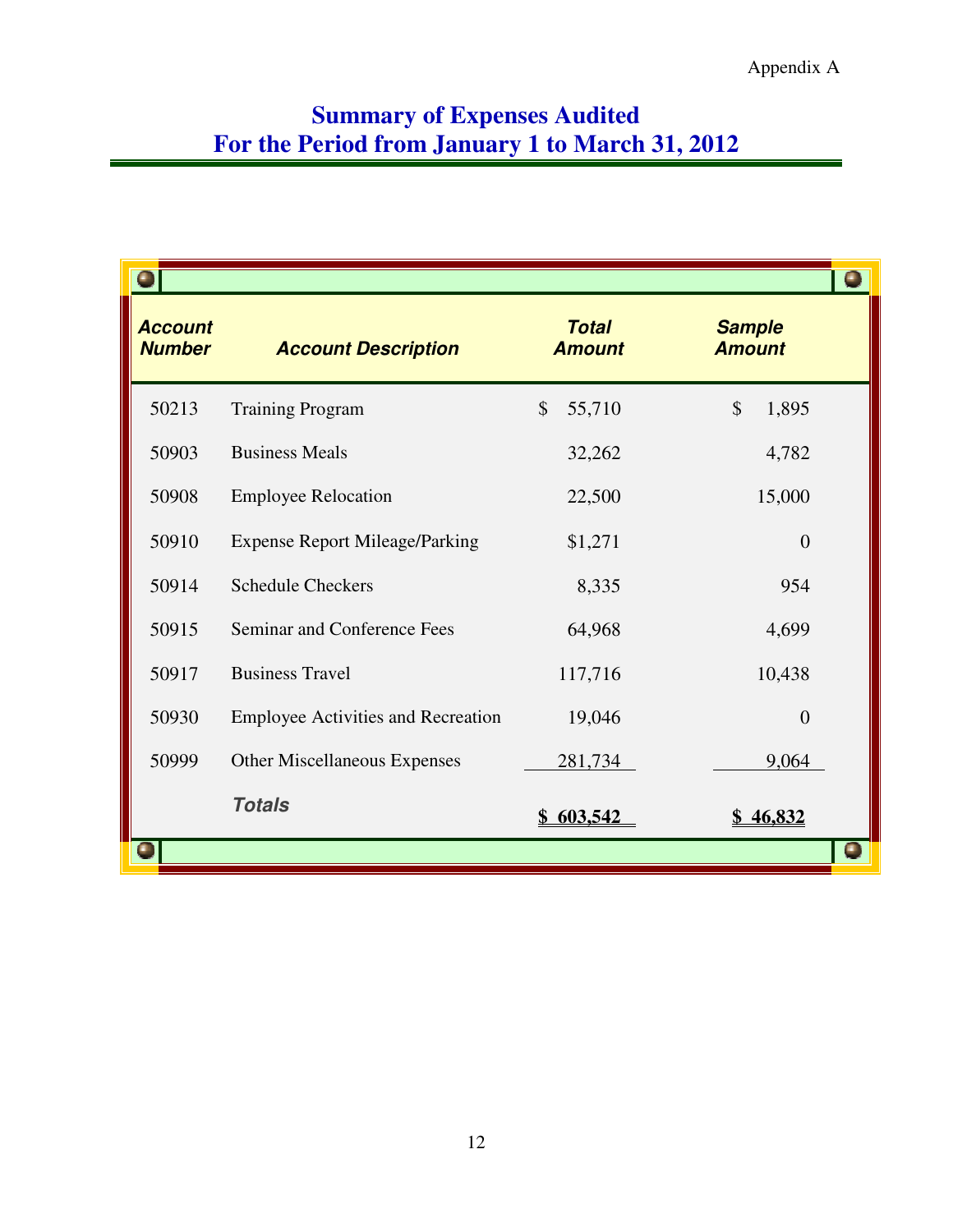## **Management Comments to Draft Report**

Metro Management provided the following comments to the recommendations in our draft report:

**Recommendation 1.** The Executive Director of Employee & Labor Relations, in coordination with the Operations department should:

- a. Enforce the provisions in the UTU agreement pertaining to automobile allowance for schedule checkers.
- b. Implement plans to require schedule checkers report the actual mileage incurred in their personal vehicles and follow Metro's mileage reimbursement rules in Metro policy FIN 14.
- c. Review Service Planning & Development's drafted procedures over schedule checker travel and verify the procedures are adequate and meet the intent of the UTU agreement.
- d. Remove the archaic "32 cents per mile" rate from future UTU agreements and clarify that the current IRS mileage rate will be paid to schedule checkers. Also, if needed, clarify that "Authority vehicle" as used in the UTU agreement includes Metro rail and bus vehicles.

**Management Response to Recommendation 1**. Executive Director of Employee & Labor Relations agreed with the recommendation and provided the following comments:

• Recommendations 1a, 1b, and 1c. "The contract includes a provision for mileage reimbursement provisions in the contract to be superseded by LACMTA policy. The union has been informed of this change on January 17, 2013." The letter to the union states:

"Effectively immediately, Schedule Checkers will be required to maintain a log and will be reimbursed for mileage as required of all Metro employees under the policy [FIN 14]. They will receive mileage reimbursement only when they use a non-LACMTA vehicle for travel, and only for travel that exceeds the round trip commute miles between their home and the headquarters building. The Operations and Scheduling Department has developed procedures that are compliant with the policy for Schedule Checkers' use."

- Recommendation 1d. "Management will:
	- 1) Propose, subject to agreement by union, eliminating the obsolete mileage reimbursement provisions in the UTU contract when the successor contract is negotiated in 2014, and
	- 2) Clarify that "Authority vehicle" includes revenue and non-revenue vehicles."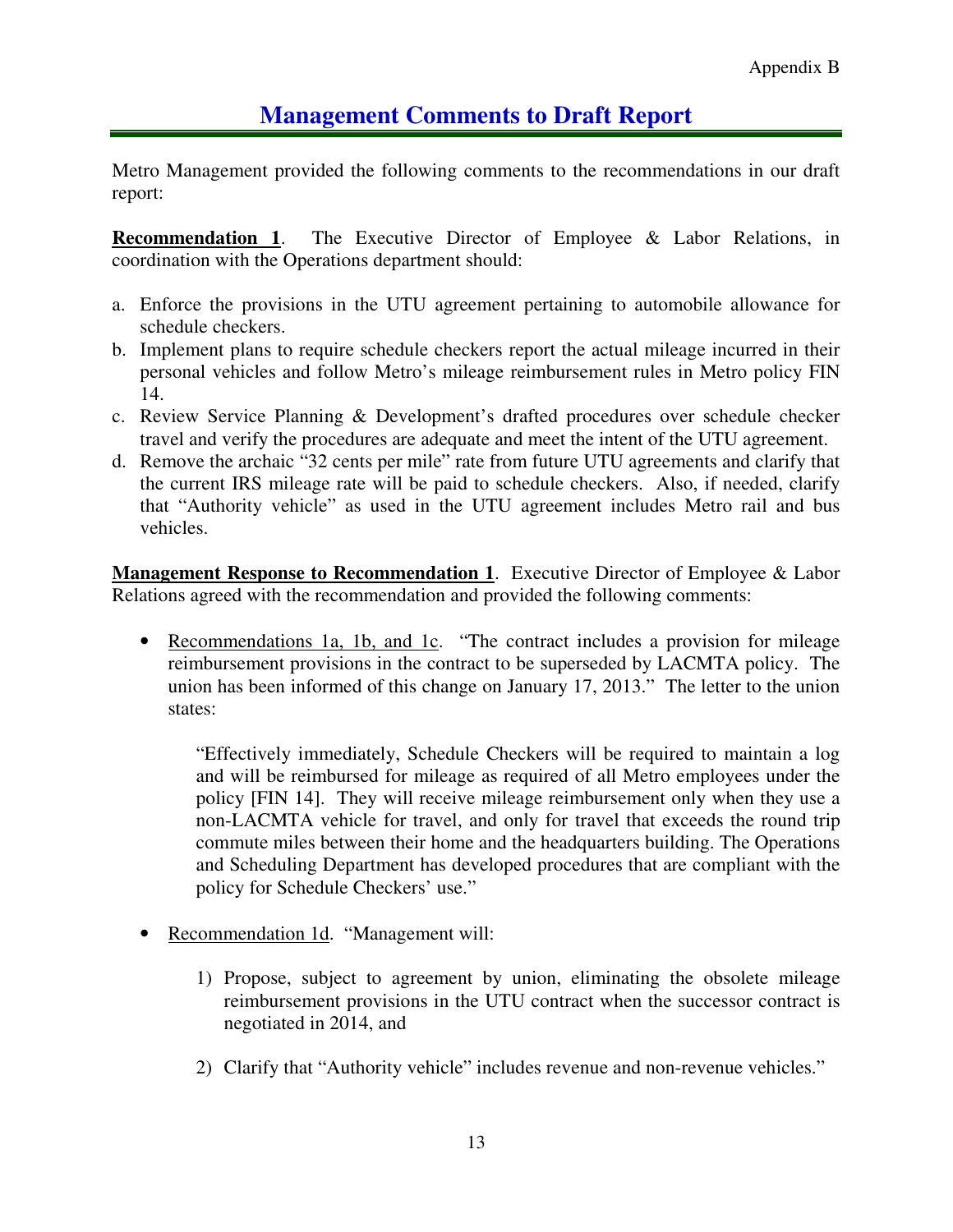# **Management Comments to Draft Report**

**Recommendation 2**. The Director of Accounting should:

- a. Correct the mileage rate in the payroll system.
- b. Re-enforce to Metro staff that splitting transactions to circumvent the check request limit is prohibited.
- c. Instruct the Accounts Payable staff to ensure that check requests include adequate justification before processing payment.
- d. Re-enforce to Accounts Payable staff and the Travel Coordinator to ensure calculations are correct on travel & business expense reports.
- e. Update the check request procedure and guidelines to include sponsorship as an allowable purchase that is not subject to the check request limit; and consult with the Ethics Department on the propriety of sponsorship-related expenses, as needed.
- f. Increase the check request limit from \$2,500 to \$3,000 in the check request procedures and guidelines to be consistent with the current procurement policy.

**Management Response to Recommendation 2**. The Controller agreed with the recommendation and provided the following comments:

- Recommendation 2a. "As of January 2013, the Accounting Department has corrected the mileage rate in the payroll system. The Director of Accounting will ensure that the Payroll section continues to update the table in accordance to the mileage rate published by the IRS."
- Recommendation 2b. "The Director of Accounting will reinforce to Metro staff that splitting of transactions to circumvent the check request limit is prohibited by updating the check request procedures with emphasis on this restriction. Any violation noted will be sent back to the requestor for compliance with the procedures, including the exception procedures, where appropriate."
- Recommendation 2c. "The Director of Accounting will instruct the Accounts Payable staff to ensure that all check request include documentation for any required justification from the requestors. The Director of Accounting will ensure that the Accounts Payable staff continues to do so via daily and regular training sessions."
- Recommendation 2d. "The Director of Accounting will reinforce to the Accounts Payable staff and the Travel Coordinator to ensure that the calculations are correct on travel & business expense reports. The Director of Accounting will ensure that the Accounts Payable staff continues to do so via daily and regular training sessions."
- Recommendation 2e. The Director of Accounting will ensure that, by March 31, 2013, the check request procedures and guidelines are updated to include sponsorship as an allowable purchase that is not subject to the check request limit. Also, should a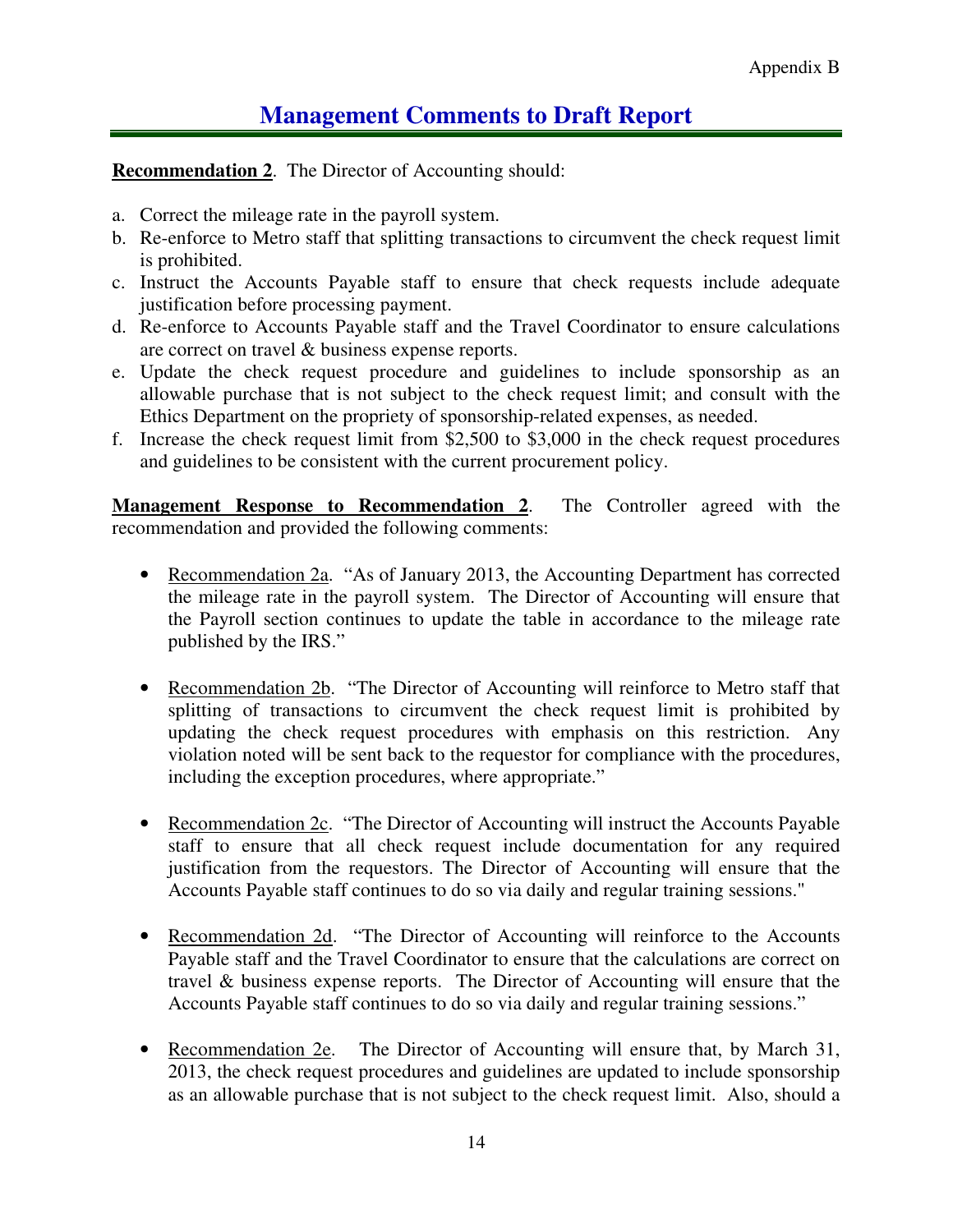## **Management Comments to Draft Report**

question come to the Accounts Payables section's attention concerning the propriety of a sponsorship related expense, the Director of Accounting will ensure that the Accounts Payable staff consults with, or refers the matter to, the Ethics Department."

• Recommendation f. "The Director of Accounting will ensure that, by March 31, 2013, the check limit from \$2,500 to \$3,000 is updated in the check request procedures and guidelines to be consistent with the current procurement policy."

**Recommendation 3**. The Deputy Executive Officer for Human Resources should update the employee relocation assistance policy to reflect current reimbursement practices and procedures.

**Management Response to Recommendation 3.** The Deputy Executive Officer for Human Resources agreed with the recommendation and stated: "Human Services/Human Resources are in the process of updating the Employee Relocation Assistance Policy (HR42) to reflect the 'lump sum' option."

**Recommendation 4.** The Executive Officer for Procurement & Material Management should:

- a. Inform Accounting of any relevant changes in acquisition requirements that affect Accounting's check request procedures and guidelines.
- b. Change the outdated \$2,500 micro-purchase limit in the Acquisition Policy Procedures Manual ACQ-2 to the current \$3,000 limit.

**Management Response to Recommendation 4**. Executive Officer for Procurement & Material Management agreed with the recommendation and provided the following comments:

- Recommendation 4a. "A memo [EX-07-01] was distributed on January 2, 2007, informing executive staff of the increase in micro-purchase authority to \$3,000 for non-FTA funded actions. A memo [EX-09-02] was subsequently distributed on December 14, 2009 increasing the micro purchase threshold for all MTA actions. These memos were forwarded by email to the Controller and Director of Accounting for their action on December 12, 2012."
- Recommendation 4b. "The two executive memos updated language in ACQ-2 as of their effective dates. Test of ACQ-2 will be updated in a block update incorporating all changes since 2005."